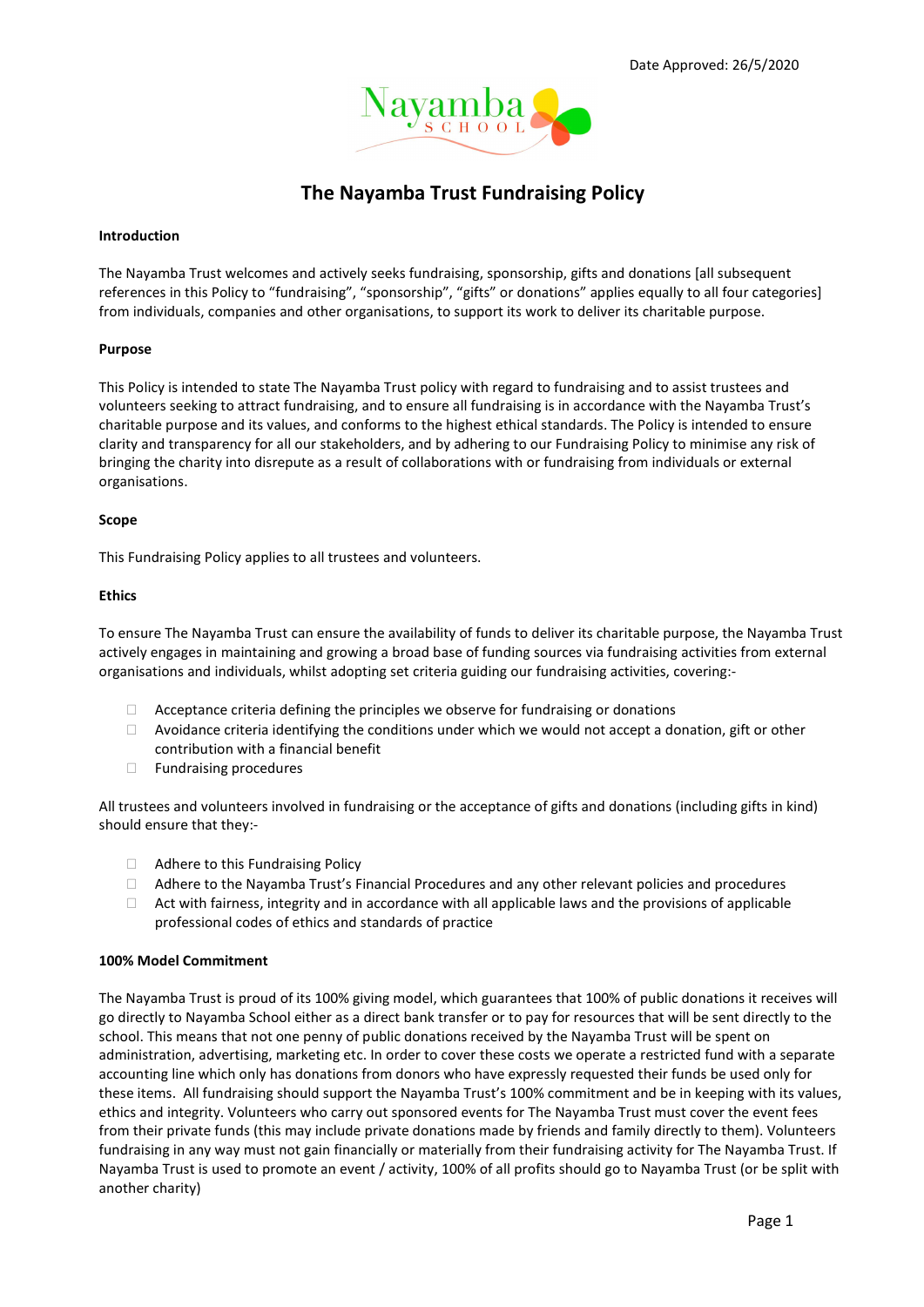## Funding Nayamba School Volunteer Trips

One of the vital ways volunteers directly support our aims is by giving their time and volunteering to visit the school on short term trips. This is an amazing gift to give as volunteers not only donate their time and energy but all trips are self-funded: The Nayamba Trust does not pay for any of these trips and does not pay any costs towards them and so each volunteer is responsible for funding their own costs. This is essential in order to preserve our commitment to 100% of our fundraising going directly to Nayamba School. We understand this means that some volunteers may need to wait longer before they are able to visit.

We will also consider volunteers who seek to fund their trip through the support of family and friends. As part of the application process for joining a team, alongside what skills they can offer, we also require volunteers to detail a breakdown of how they intend to fund their trip - i.e how much from personal funds & how much from fundraising through family and friends. We will also require details of what activities are proposed to fundraise, which will need approval from the trustees in advance. See Guidelines for Volunteering Trips to Nayamba School

Volunteers needing to seek additional funding for their trip must:

- Only promote their trip within their friends and family circle they must not run an event, open to members of the general public and/or advertise publicly.
- Be explicit with every communication about their fundraising that they are raising money to pay for their trip and that the money is not being given to The Nayamba Trust.
- Do not name Nayamba School or the Nayamba Trust on any public communications including social media and general crowd-funding websites as these appear on search engines and may confuse donors who are interested in our 100% model

## Acceptance criteria

Under general principles of charity law, when deciding whether to accept any particular fundraising or donation, the Trustees have a duty to demonstrate that they have acted in the best interests of the charity, and that association with any particular donor does not compromise the charity's ethical position, harm our reputation or put any future funding at risk.

The Nayamba Trust accepts fundraising, donations and other forms of support such as volunteering or gifts in kind, from individuals, companies, and other organisations on the following conditions:-

- There are strong grounds for believing the fundraising directly benefits our aims
- If a gift or donation is offered for a specific purpose then it must be for a charitable purpose of the Trust
- It is feasible to apply the donation in a way that is consistent with the donor's wishes
- The Trust accepts a donation with any reasonable obligations attached, for example, requirements of reporting back to donors the public benefit achieved from the funding, to be agreed with donor and trustees.
- In some instances, donations will be received through organisation's like Virgin Giving where the donor would not necessarily be known to TNT. In this situation TNT would rely on the organisation who would be responsible for ensuring all donations had been vetted.

## Avoidance criteria

The Nayamba Trust will not instigate fundraising or accept donations or support where any of the following criteria apply:-

- The source is known or suspected with credible evidence to derive from the proceeds of crime, or from illegal activity.
- It has the potential to cause significant damage to the reputation of the Trust or acceptance is likely to deter other investors or jeopardise existing and future relationships with other donors or fundraising sources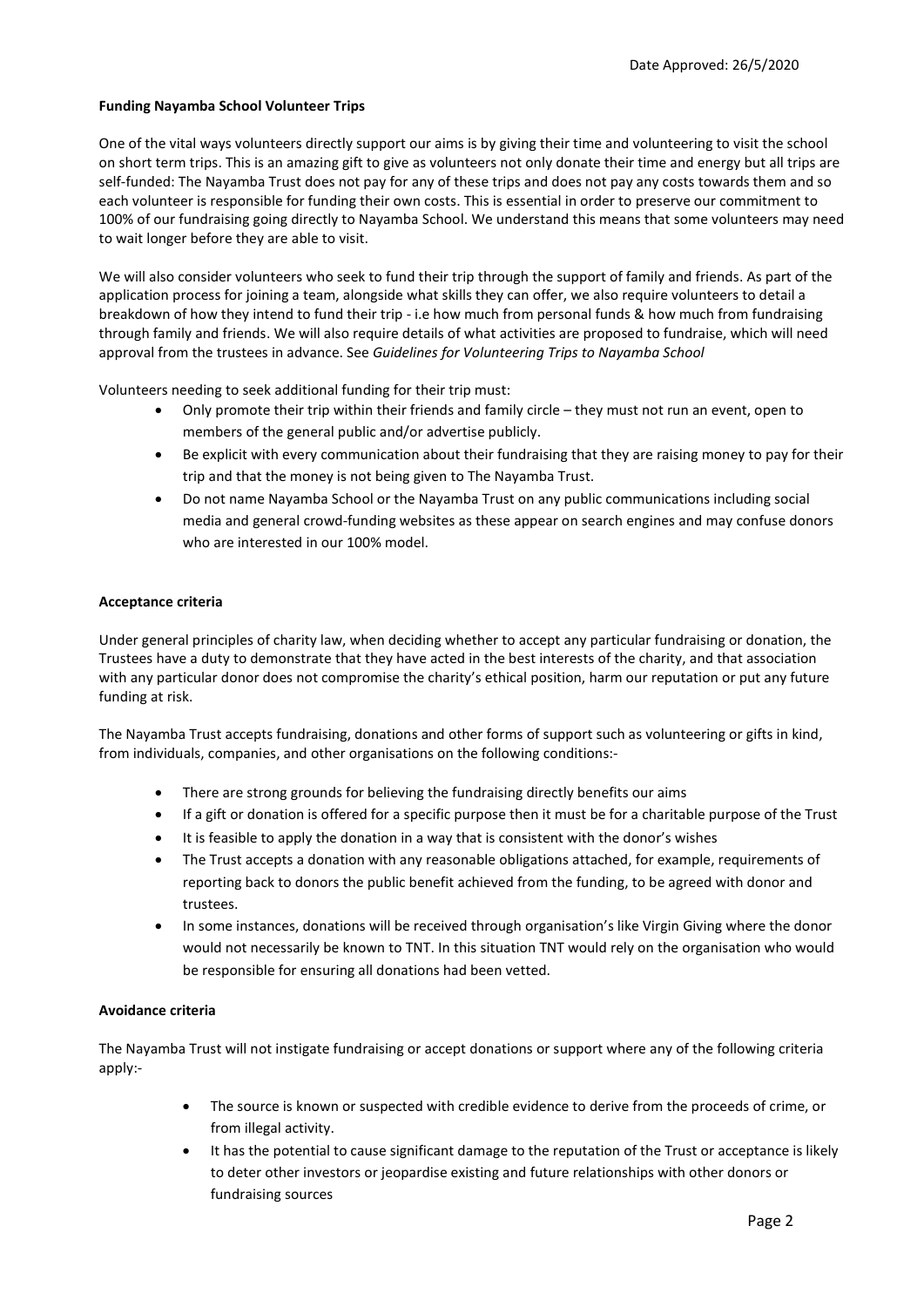- The funding is known or suspected with credible evidence to derive from or be closely associated with a regime known to be in violation of human rights, or from goods and services produced under conditions involving the abuse or exploitation of any person(s)
- If acceptance of a donation or sponsorship and any terms attached to it might lead to an undue and inappropriate third party influence, or impression of such influence, on the decisions or the independence of the Trust
- It has the potential to create unacceptable conflicts of interest
- Acceptance would involve onerous obligations, the cost of which would outweigh the benefits

Donors sometimes wish to remain anonymous due to a desire not to exhibit their philanthropy publicly, or for other reasons. Where a donor wishes to remain anonymous, the Chair and at least one other trustee (subject to the approval limits for fundraising detailed below) will review the potential donation and approve or decline the donation or fundraising based on the principles detailed in this Fundraising Policy.

## **Transparency**

The Nayamba Trust will undertake to communicate this Fundraising Policy to all its stakeholders, and undertake its fundraising activities in a transparent manner.

## Fundraising Procedures

Policy Review - This Fundraising Policy is subject to review and approval by the Board of Trustees on a biennial basis, or more frequently if circumstances require.

Policy Administration - The Treasurer will administer the Policy, reporting to the Trustees.

## Approval Limits for Fundraising

- Fundraising / donation amounts between £2500 and £5000 require approval by a minimum of 3 Trustees
- Fundraising amounts in excess of £5000 require a majority Trustee approval decision.
- Donations made from a single source are cumulative over the course of each financial year.

Accountability - All items fundraised for a defined specific purpose, and the corresponding subsequent expenditure extinguishing the fundraised amount, will be recorded separately with the Trust's financial accounting system, and be recorded as charitable activity and restricted funds in the annual financial statements.

Gift Aid - The Trust is able to reclaim Gift Aid on any donation by an individual who has paid UK tax during the year to at least the value of the gift, and in addition has made a declaration to The Nayamba Trust that this is the case. There must be an audit trail back from each donor to a written declaration or confirmation of a verbal declaration. The treasurer maintains evidence of such declarations. Gift Aid is claimed in accordance with HMRC Gift Aid regulations.

Communications and Confidentiality - All those involved in fundraising for The Nayamba Trust have a responsibility to donors and so will adhere to the following procedures:-

Donors and prospective donors are entitled to the following, and these will be given promptly upon request:

- the most recent financial statements
- a copy of this Fundraising Policy

The privacy of donors will be respected and will be maintained in accordance with The Nayamba Trust Privacy Policy. Donors have the right to see their own donor record, and to challenge its accuracy.

Donors and prospective donors will be treated with respect, and after initial contact The Nayamba Trust will honour any requests they make to:

- limit the frequency of solicitations
- not be solicited by telephone or other technology
- limit the amount or frequency of printed or online material that they are sent

Any communications to the public in the course of fundraising activity will be truthful and open.